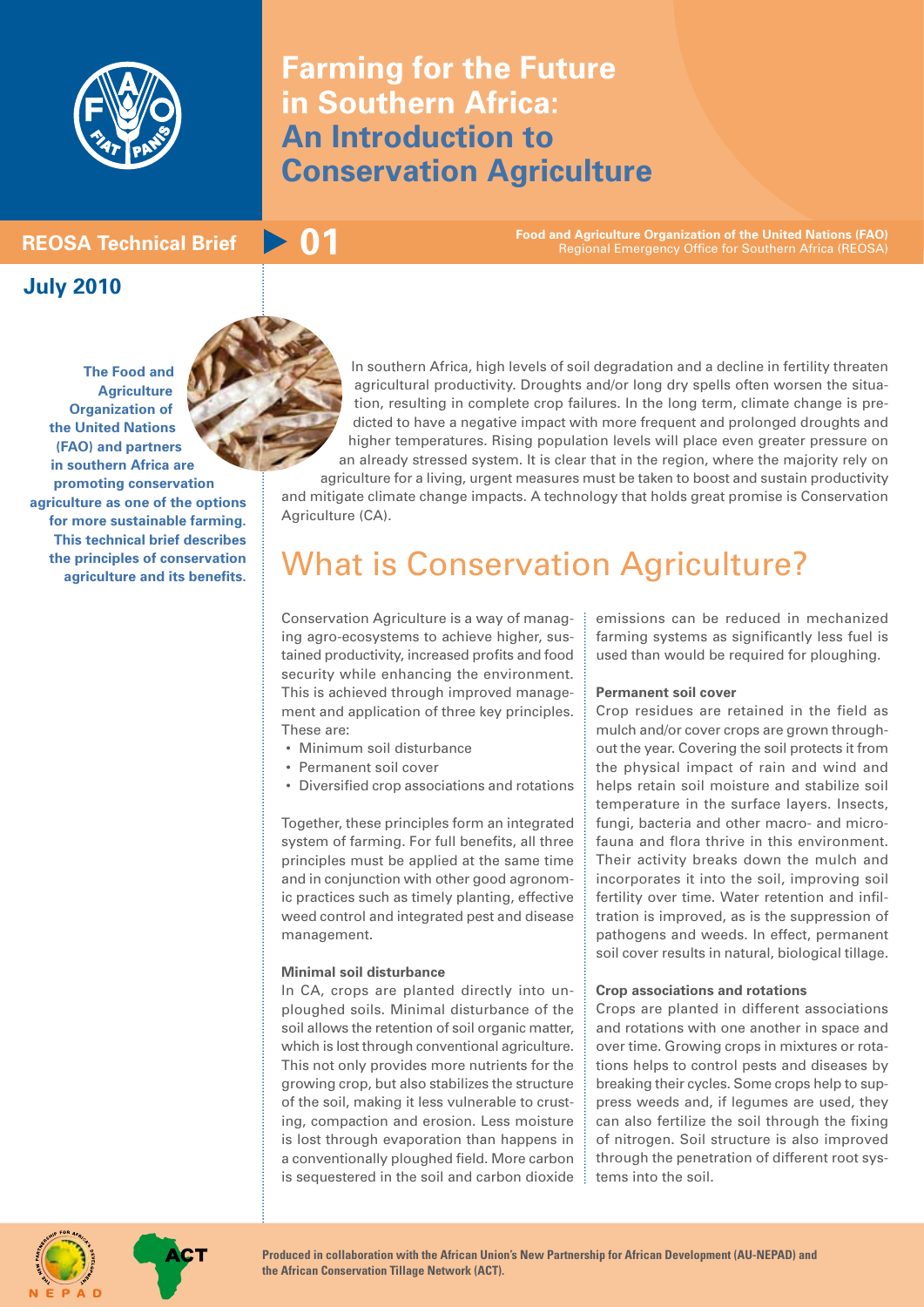The choice of which cropping system to use, and which crops to include, needs careful thought and education, as choosing the wrong association could result in detrimental effects.

- Crop rotation. Different crops are planted one after the other in the same field at different seasons or years.
- Sequential cropping. Two different crops are grown in the same field, one after the other, in the same year.
- Intercropping. Two or more crops are grown at the same time, in the same field.
- Strip cropping. Several different crops are grown in strips at the same time in the same field.
- Relay cropping. A crop is planted before the previous, different, crop is harvested.

### **CA is suited to almost all conditions and crops**

Conservation agriculture is practised successfully in different climatic and soil environments for a wide variety of cereals, legumes and horticultural crops. Techniques are available for farmers planting by hand, with animal draft power or using tractors.

# **Erosion control**

Conventional erosion control practices such as diversion systems, terraces, contour bunds and barriers are important supporting practices for CA. Some of these techniques require significant labour which may be a barrier for farmers to adopt them.



# **Cropping systems** Conservation Agriculture in Practice

**How can farmers minimize soil disturbance?** The dibble stick, hand hoe planting basin and jab planter are the options available to farmers without access to draft power. With a dibble stick a planting hole is opened in the otherwise undisturbed soil, through the field residue.

Planting basins are uniformly spaced holes (15cm x 15cm x 15cm) which are dug in a line running across the main slope in the field. Manure and/or fertilizer are precisely placed into each basin, rather than broadcast, saving on resources. This method is popular because the basins may be made at any time before the growing season so the farmer is ready to plant on time. The planting basins are maintained for use in subsequent years, saving on labour while fertility is improved over time.

The jab planter requires less labour than planting basins. It makes a planting hole and deposits the seed and fertilizer in one operation. It is important that the jab planter is properly calibrated and that planting is done under suitable soil moisture conditions.

 During the first year of conversion to CA, it may be necessary to break the hard pan using either animal or tractor drawn subsoilers. This may need to be repeated every five years. A ripper may then be used to open narrow planting rows, leaving the rest of the soil untouched.

Although rippers are relatively inexpensive compared to subsoilers and adaptable to the ox-drawn plough beam, they cannot be used effectively where there are heavy loads of mulch because the residues get caught up in the implement. If heavy loads of residue are present it becomes necessary to attach residue cutting blades in front of the ripper tine to cut through the residue and facilitate seed and fertilizer deposition.

Direct seeders, originally developed for mechanized farms using tractors, have been adapted for use with animal draft power. Direct seeders are designed to cut through mulch, place fertilizer and seed to a controlled planting depth and close the planting slot. As with all machines and implements, training is needed for their effective use and maintenance.

**How can permanent soil cover be achieved?** The most common method of achieving soil cover is by retaining crop residues after harvest. The rate of residue retained over time on the soil surface depends on their nature; residues from cereals are retained over longer periods because they decompose slower than those from legumes. Termites and livestock feed on residues and affect their retention on the soil surface. Cover crops may also be grown and have an added advantage of providing nutritional as well as environmental benefits. The choice of cover crop depends on soil type, agro-climatic conditions and seed availability, as well as specific needs of the household.

In addition to protecting the soil from the elements (sun, wind and rain), legume cover crops also fix atmospheric nitrogen into the soil and suppress weed growth. Many legumes, for example cowpeas, pigeon pea and groundnuts, are protein-rich supplements to the family diet. Others, like pigeon pea and velvet bean, can be used as livestock feed. Shrubs and grasses are also used for fodder, firewood, fencing and thatch.

The choice of the cover crop should be such that there is minimum competition with the main crop. Tall crops may shade the main crop from the sun, and there could also be competition for moisture.

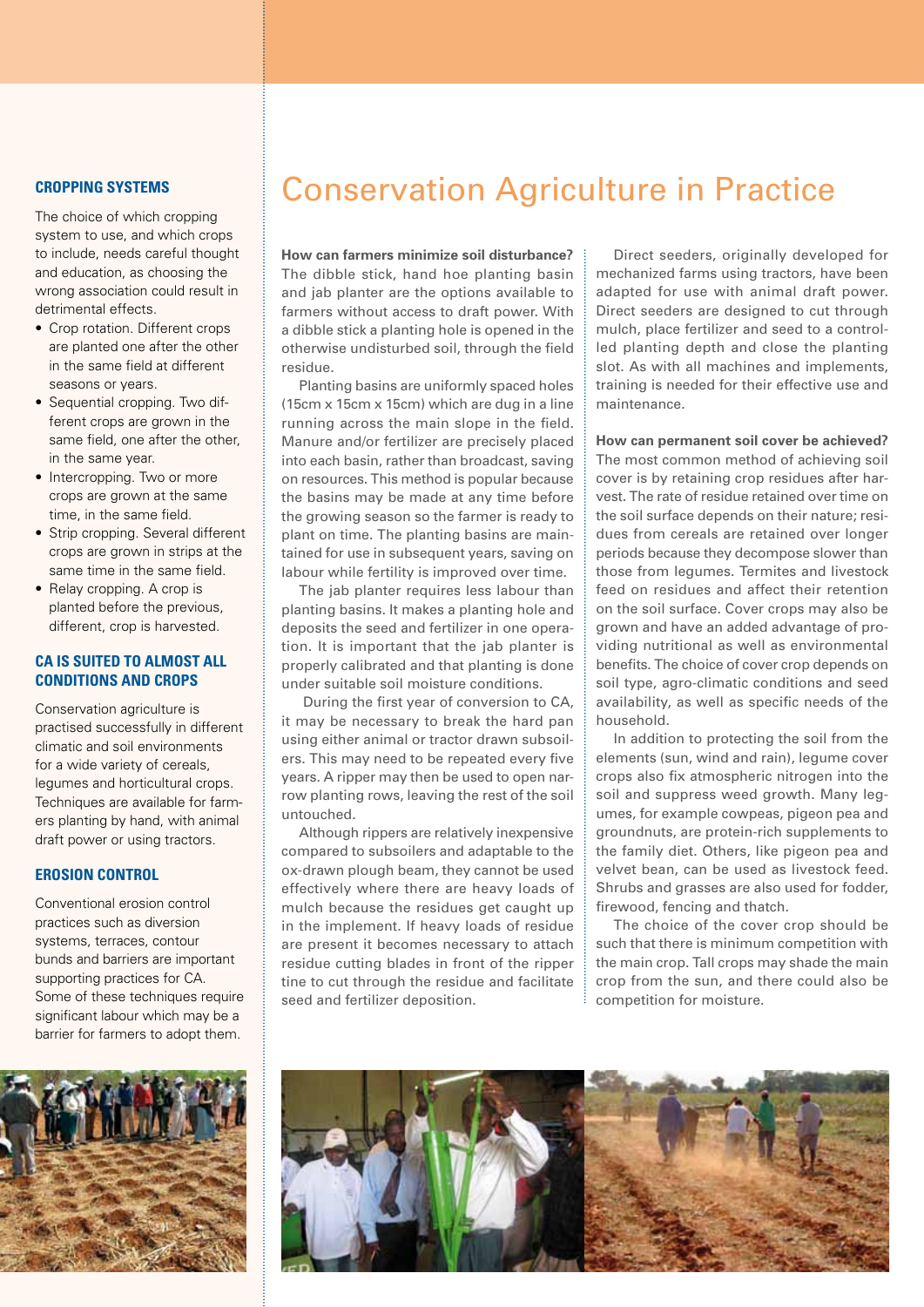#### **How to plant crops in association**

Ecologically and socio-economically sound cropping associations are a vital component of CA. Crop rotation, intercropping, strip cropping and relay cropping are some of the different ways of achieving this (see panel on left). One of the advantages of mixing different crops is that their different root systems feed from different soil profiles. Crops with deep roots such as pigeon pea can help to break hard pans in the soil. Mixing and rotating cereals and legumes is encouraged in CA systems. Legumes have the added advantage of fixing nitrogen, which becomes available to cereals. Besides improving the fertility of the soil, legumes provide a varied diet and a greater variety of produce to sell and reduce the risk of total crop failure from, for example, drought and attack by pests or diseases.

Among the issues that need to be considered when choosing which crops to mix are:

- The specific needs of the farmer: does s/he need crops for market, and/or food for the household, cattle fodder or thatch/fencing material?
- The agro-ecological environment: what are the requirements of the plant, and does the pattern of rainfall, fertility of the soil and season meet its needs?
- Resources of the farmer: what labour is required? Are seeds, fertilizer and pesticides available and affordable?
- The characteristics of the plant: what kind of root structure does it have and will it improve the particular soil type in the area? Will it improve the soil fertility? Is it compatible with other crops to be grown?



### **Maize yields from planting basins and conventional tillage plots under different rainfall conditions in 2008/2009, Zimbabwe**



Adapted from Mazvimavi, Ndlovu and Nyathi, 2010



# **Agroforestry and CA**

Some components of agroforestry are fully compatible with CA. The "fertilizer tree", *Faidherbia albida*, is remarkable in that it sheds its leaves, which are rich in nitrogen, at the start of the rainy season, just when the crop will benefit most from the added nutrients. In the growing season the tree is bare, therefore it does not block light and warmth from the crops. The roots of the tree reduce soil erosion. Its pods are used for fodder, the thorny branches are used for firewood and fencing, and it is even used as medicine.

Some tree species can be used as living fences, as living fence posts or barriers or hedges. Besides controlling the movement of animals and humans, living fences can also provide households with benefits such as fruit and fuel, and protection from wind.

# **Weeding and CA**

Weeds can be a major problem for farmers adopting CA as ploughing helps to control them. In CA, it is imperative that weeding be attended to meticulously, throughout the year. In time the seed load of weeds will be reduced and the problem will diminish. Weeding may take place by hand, or with the assistance of herbicides. The latter may be applied by spraying or with a weed wiper. Knife-rollers, available for animal traction and mechanized systems, both control weeds and crush residues before planting.

*Left to right:* Planting basins. A jab planter. Animal-drawn ripper. An animal-drawn direct seeder. A tractor-drawn direct seeder.